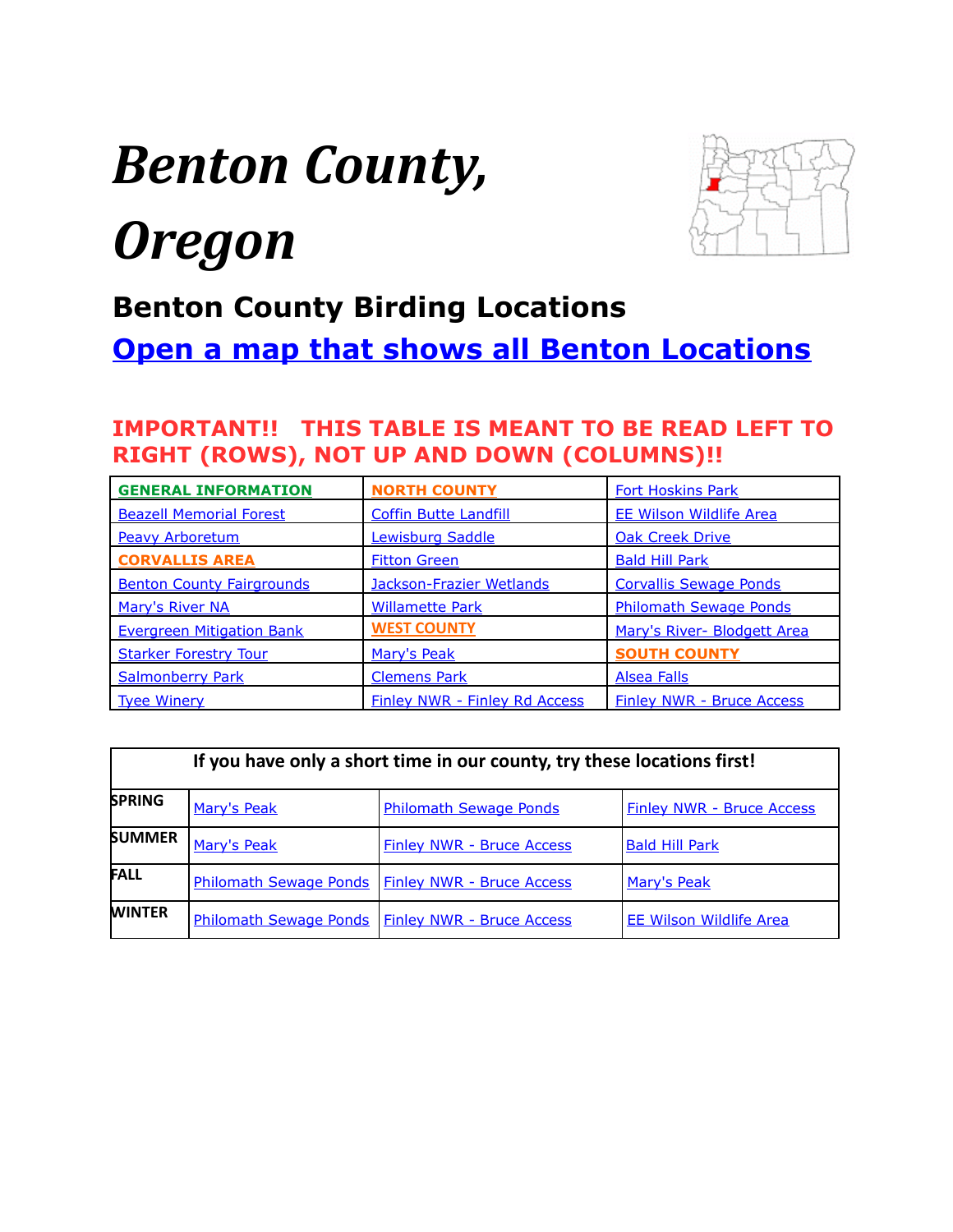<span id="page-1-4"></span>**Authors/Editors**: Joel Geier, Hendrik Herlyn, Marcia Cutler, Linda Fink, Thomas Snetsinger, Chuck Gates, Darrel Faxon, Adrian Hinkle **County Seat**: Corvallis **County Size**: 679 square miles **High Elevation** : Mary's Peak (4097 ft) **Rarities** : Baikal Teal, Tricolored Heron, Broad-winged Hawk, Mountain Plover, Northern Wheatear, Blue Grosbeak **Top County Lister** : Hendrik Herlyn (280) **Year List Record** : W. Douglas Robinson (240) **County Contact Person**: Email [Joel Geier](mailto:joel.geier@peak.org) **[return to the top](#page-0-0)**

## <span id="page-1-3"></span>**NORTH COUNTY**

#### <span id="page-1-2"></span>**Fort Hoskins County Historical Park [return to the top](#page-0-0)**

DeLorme (copyright 2001) Pg 53 C-5 DeLorme (copyright 2008) Pg 33 D-7 **geographic coordinates** 44°40'33.0"N 123°27'47.7"W

[\(44.675839, -123.463262\)](https://www.google.com/maps/place/44%C2%B040)

[View A Google Map](http://maps.google.com/maps/ms?hl=en&ie=UTF8&msa=0&ll=44.604157,-123.239822&spn=0.383765,1.055374&z=11&msid=108036481085398338899.00046d748da35c0ea8e53) 

**Location, Habitat and Birds:** Go to the [Oregon Birding Trails Website.](http://www.oregonbirdingtrails.org/) Choose the Willamette Valley Birding Trail. Click on the Trail Guide and choose the Luckiamute Loop Guide. Section L-6.

#### <span id="page-1-1"></span>**Beazell Memorial Forest [return to the top](#page-0-0)**

DeLorme (copyright 2001) Pg 53 C-5 DeLorme (copyright 2008) Pg 33 E-7 **geographic coordinates** 44°39'09.0"N 123°25'37.1"W

[\(44.652491, -123.426986\)](https://www.google.com/maps/place/44%C2%B039)

[View A Google Map](http://maps.google.com/maps/ms?hl=en&ie=UTF8&msa=0&ll=44.604157,-123.239822&spn=0.383765,1.055374&z=11&msid=108036481085398338899.00046d748da35c0ea8e53) 

[eBird Hotspot Checklist for Beazell Memorial Forest](http://ebird.org/ebird/hotspot/L1679190) (more eBird data is needed for this site)

**Location, Habitat and Birds:** Go to the [Oregon Birding Trails Website.](http://www.oregonbirdingtrails.org/) Choose the Willamette Valley Birding Trail Click on the Trail Guide and choose the Luckiamute Loop Guide. Section L-5.

## <span id="page-1-0"></span>**Coffin Butte Regional Landfill [return to the top](#page-0-0)**

DeLorme (copyright 2001) Pg 53 C-7 DeLorme (copyright 2008) Pg 33 D-9 **geographic coordinates** 44°41'47.2"N 123°14'19.2"W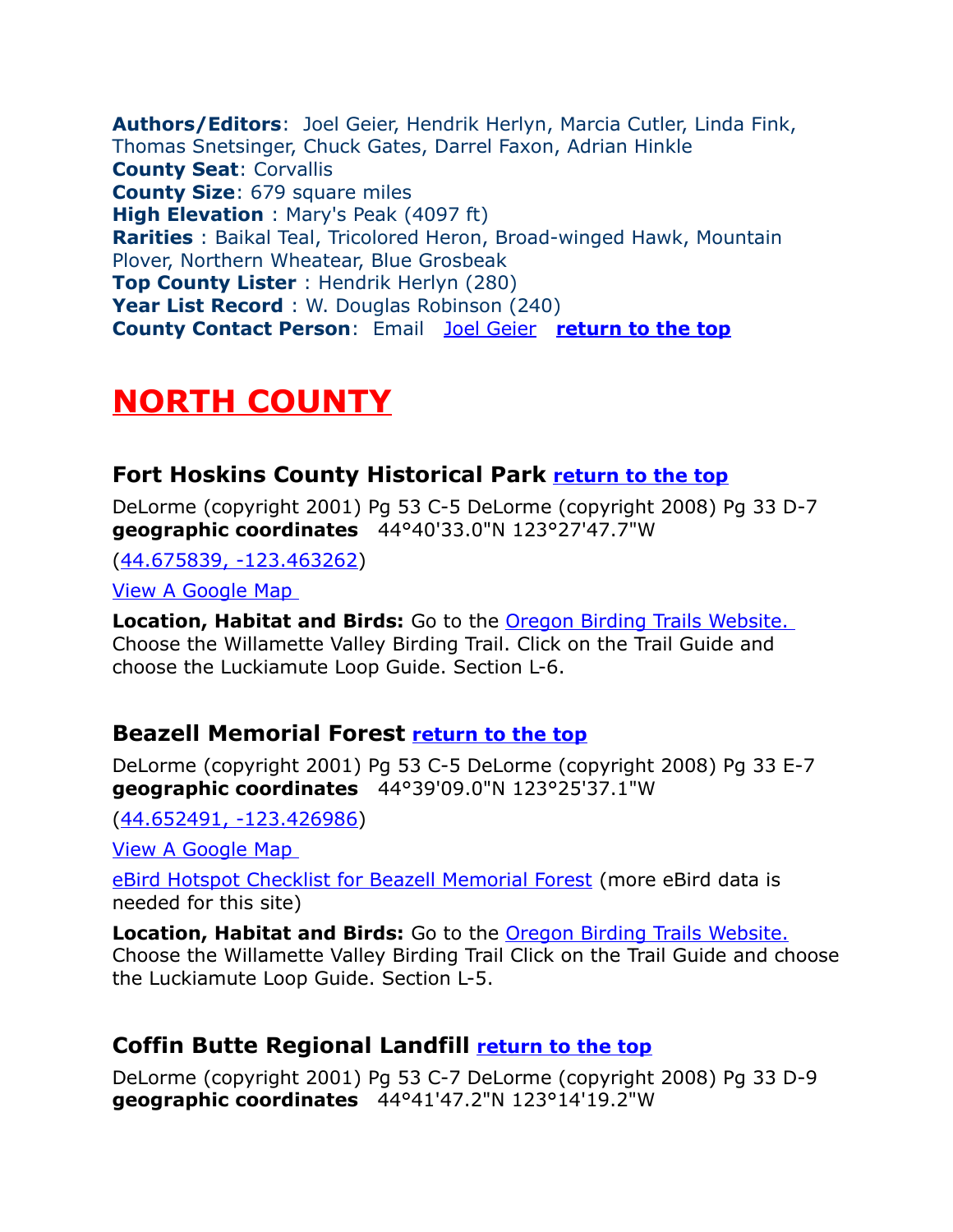[\(44.696457, -123.238676\)](https://www.google.com/maps/place/44%C2%B041)

[View A Google Map](http://maps.google.com/maps/ms?hl=en&ie=UTF8&msa=0&ll=44.604157,-123.239822&spn=0.383765,1.055374&z=11&msid=108036481085398338899.00046d748da35c0ea8e53)

[eBird Hotspot Checklist for Coffin Butte Landfill](http://ebird.org/ebird/hotspot/L675783)

**Location:** From downtown Corvallis, take Hwy 99W for about 10 miles to Coffin Butte/Camp Adair Road (this is right across from EE Wilson). Turn left onto Coffin Butte and you will see the landfill. Bird the wetlands and trees in the area.

 **Habitat and Birds:** Some of the birds seen in this area include Greater White-fronted Goose, 12 duck species, California Quail, Pied-billed Grebe, Great Egret, Green Heron, Osprey, Rough-legged Hawk, Peregrine Falcon, both yellowlegs, Baird's Sandpiper, Pectoral Sandpiper, Red-necked Phalarope, 8 species of gull, Marsh Wren, Common Yellowthroat, Savannah Sparrow, Lincoln Sparrow, and both goldfinches.

#### <span id="page-2-0"></span>**E.E. Wilson Wildlife Area [return to the top](#page-0-0)**

DeLorme (copyright 2001) Pg 53 C-7 DeLorme (copyright 2008) Pg 33 D-10 **geographic coordinates** 44°42'05.1"N 123°12'40.5"W

[\(44.701423, -123.211257\)](https://www.google.com/maps/place/44%C2%B042)

[View A Google Map](http://maps.google.com/maps/ms?hl=en&ie=UTF8&msa=0&ll=44.604157,-123.239822&spn=0.383765,1.055374&z=10&msid=108036481085398338899.00046d748da35c0ea8e53) 

[eBird Hotspot Checklist for EE Wilson WA](http://ebird.org/ebird/hotspot/L468463)

**Location, Habitat and Birds:**Go to the [Oregon Birding Trails Website.](http://www.oregonbirdingtrails.org/) Choose the Willamette Valley Birding Trail. Click on the Trail Guide and choose the Luckiamute Loop Guide. Section L-11.

#### <span id="page-2-1"></span>**Peavy Arboretum Access McDonald State Forest [return to the top](#page-0-0)**

DeLorme (copyright 2001) Pg 53 C-7 DeLorme (copyright 2008) Pg 33 E-9 **geographic coordinates** 44°39'31.1"N 123°14'07.6"W

[\(44.658646, -123.235440\)](https://www.google.com/maps/place/44%C2%B039)

[View A Google Map](http://maps.google.com/maps/ms?hl=en&ie=UTF8&msa=0&ll=44.604157,-123.239822&spn=0.383765,1.055374&z=11&msid=108036481085398338899.00046d748da35c0ea8e53) 

 **[eBird Hotspot Checklist for Peavy Arboretum](http://ebird.org/ebird/hotspot/L1138949) (more eBird data is needed for this site)**

**Location, Habitat and Birds:** Go to the **Oregon Birding Trails Website.** Choose the Willamette Valley Birding Trail. Click on the Trail Guide and choose the Luckiamute Loop Guide. Section L12.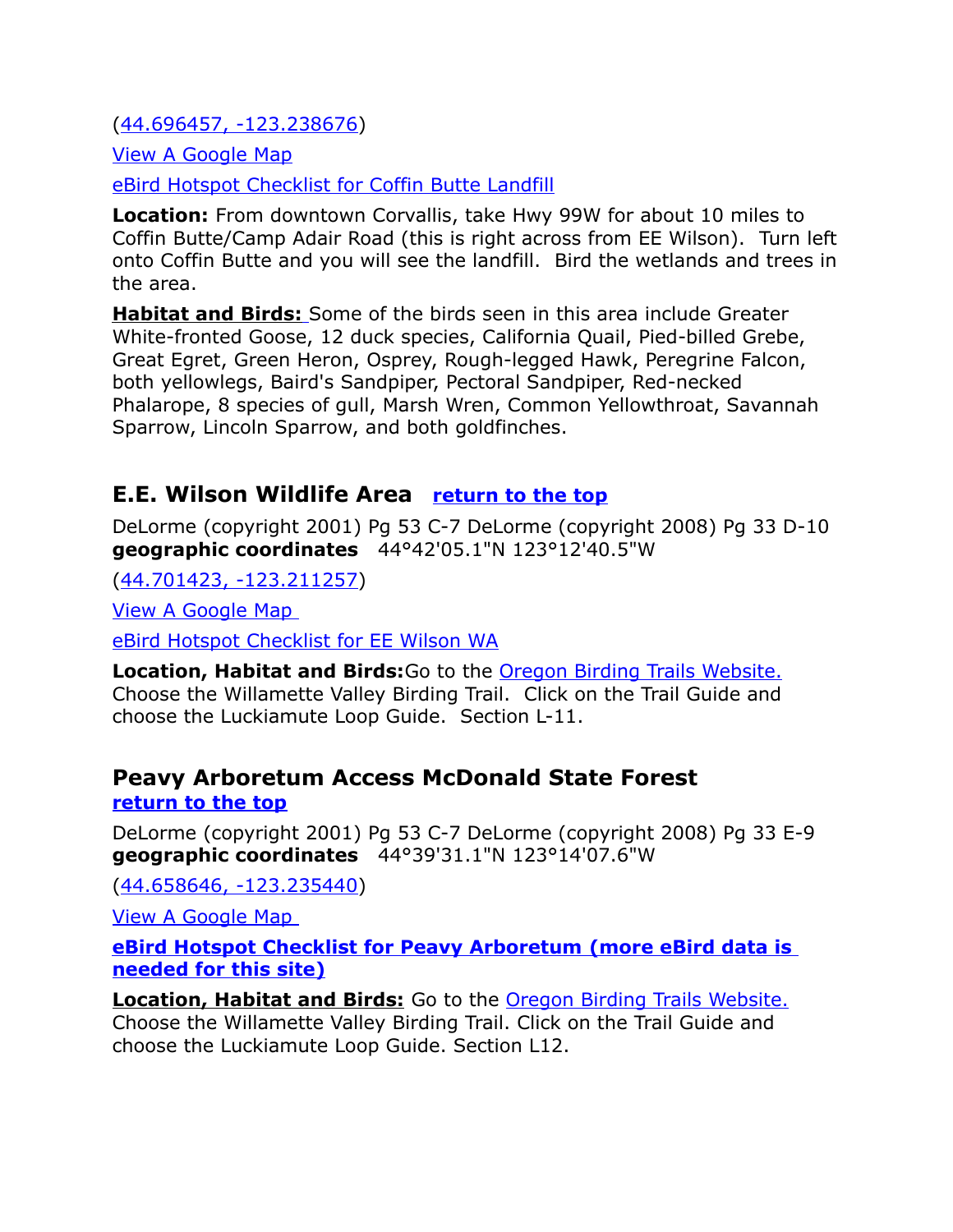#### <span id="page-3-1"></span>**Lewisburg Saddle Access McDonald State Forest [return to the top](#page-0-0)**

DeLorme (copyright 2001) Pg 53 C-6 DeLorme (copyright 2008) Pg 33 E-9 **geographic coordinates** 44°38'12.8"N 123°17'45.5"W

[\(44.636885, -123.295963\)](https://www.google.com/maps/place/44%C2%B038)

[View A Google Map](http://maps.google.com/maps/ms?hl=en&ie=UTF8&msa=0&ll=44.604157,-123.239822&spn=0.383765,1.055374&z=11&msid=108036481085398338899.00046d748da35c0ea8e53) 

[eBird Hotspot Checklist for McDonald State Forest-Lewisburg Saddle](http://ebird.org/ebird/hotspot/L956588)

**Location, Habitat and Birds:** Go to the [Oregon Birding Trails Website.](http://www.oregonbirdingtrails.org/) Choose the Willamette Valley Birding Trail. Click on the Trail Guide and choose the Luckiamute Loop Guide. Section L13.

# <span id="page-3-0"></span>**Oak Creek Drive Access McDonald State Forest**

**[return to the top](#page-0-0)**

DeLorme (copyright 2001) Pg 53 D-6 DeLorme (copyright 2008) Pg 33 E-8 **geographic coordinates** 44°36'12.9"N 123°19'57.7"W

[\(44.603595, -123.332685\)](https://www.google.com/maps/place/44%C2%B036)

[View A Google Map](http://maps.google.com/maps/ms?hl=en&ie=UTF8&msa=0&ll=44.604157,-123.239822&spn=0.383765,1.055374&z=11&msid=108036481085398338899.00046d748da35c0ea8e53) 

[eBird Hotspot Checklist for Oak Creek Access McDonald SF](http://ebird.org/ebird/hotspot/L512719)

**Location, Habitat and Birds:** After Hwy 34 crosses the Willamette River, take Harrison St. all the way west through town. As you emerge from Corvallis proper, the road will become Oak Creek Drive. Continue on this road for another 5 miles as it winds into the McDonald State Forest. Make stops as you like and look and listen for forest birds. Birds you might find here include Mountain Quail, Accipiters, Band-tailed Pigeon, Northern Pygmy Owl, Rufous Hummingbird, Red-breasted Sapsucker, Pileated Woodpecker, Hammond's Flycatcher, Pacific-slope Flycatcher, Hutton's Vireo, Cassin's Vireo, Gray Jay, Chestnut-backed Chickadee, Brown Creeper, both kinglets, Western Bluebird, Wrentit, Orange-crowned Warbler, Black-throated Gray Warbler, Hermit Warbler, MacGillivray's Warbler, Wilson's Warbler, Western Tanager, Fox Sparrow, Lincoln Sparrow, Black-headed Grosbeak, Purple Finch, Red Crossbill, and Evening Grosbeak.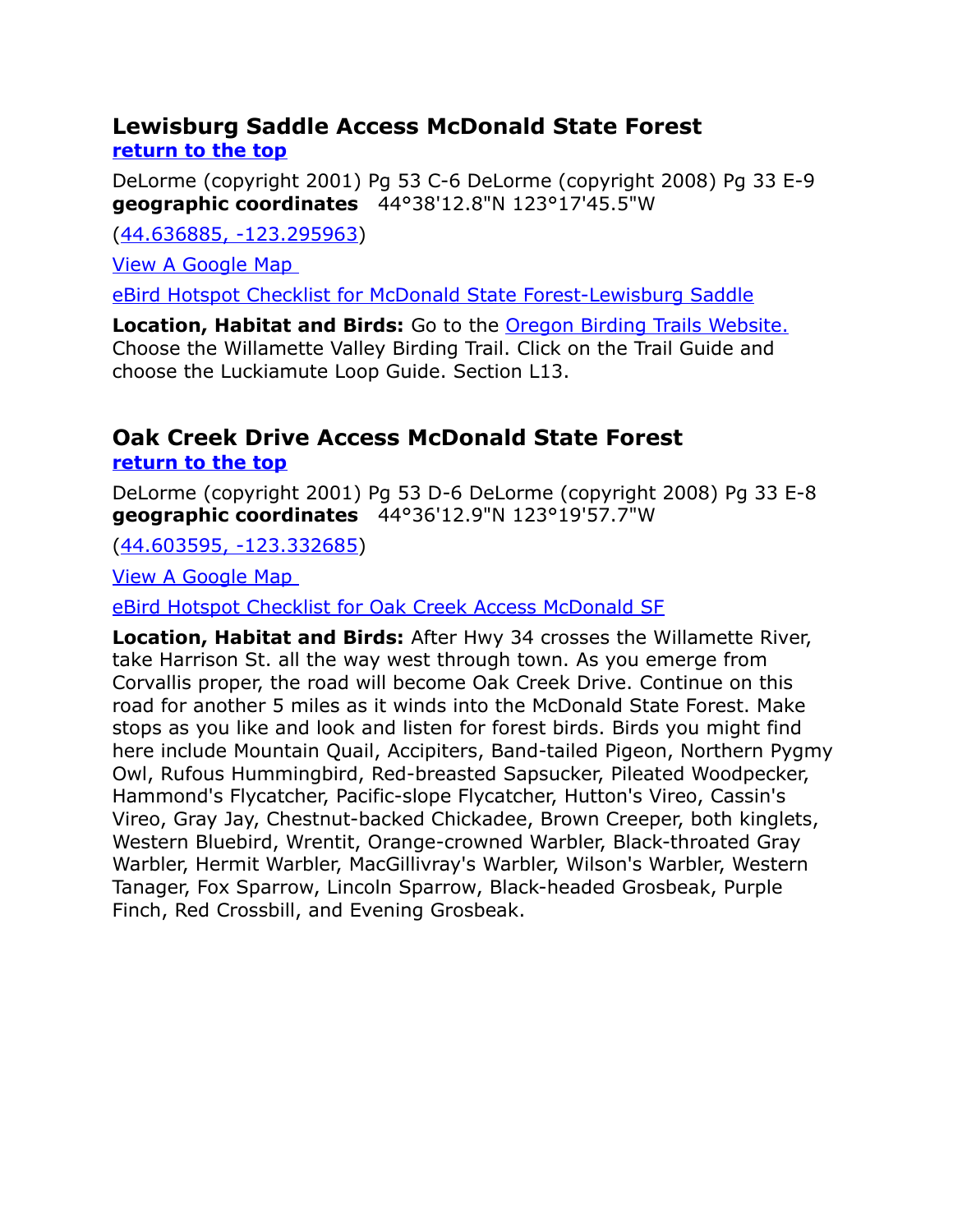# <span id="page-4-3"></span>**CORVALLIS AREA**

#### <span id="page-4-2"></span>**Fitton Green [return to the top](#page-0-0)**

DeLorme (copyright 2001) Pg 53 D-5 DeLorme (copyright 2008) Pg 33 E-8 **geographic coordinates** 44°34'26.5"N 123°22'31.7"W

[\(44.574034, -123.375464\)](https://www.google.com/maps/place/44%C2%B034)

[View A Google Map](http://maps.google.com/maps/ms?hl=en&ie=UTF8&msa=0&ll=44.604157,-123.239822&spn=0.383765,1.055374&z=11&msid=108036481085398338899.00046d748da35c0ea8e53) 

[eBird Hotspot Checklist for Fitton Green](http://ebird.org/ebird/hotspot/L1424066)

**Location, Habitat and Birds:** Go to the [Oregon Birding Trails Website.](http://www.oregonbirdingtrails.org/)  Choose the Willamette Valley Birding Trail. Click on the Trail Guide and choose the Luckiamute Loop Guide. Section L-2.

#### <span id="page-4-0"></span>**Bald Hill Park [return to the top](#page-0-0)**

DeLorme (copyright 2001) Pg 53 D-6 DeLorme (copyright 2008) Pg 33 F-8 **geographic coordinates** 44 34' 35" N 123 19' 34" W

North Access - 44°34'35.0"N 123°19'34.0"W [\(44.576400, -123.326126\)](https://www.google.com/maps/place/44%C2%B034)

Fairgrounds Access - 44°34'01.9"N 123°18'43.9"W [\(44.567201,](https://www.google.com/maps/place/44%C2%B034) [-123.312184\)](https://www.google.com/maps/place/44%C2%B034)

[View A Google Map](http://maps.google.com/maps/ms?hl=en&ie=UTF8&msa=0&ll=44.604157,-123.239822&spn=0.383765,1.055374&z=11&msid=108036481085398338899.00046d748da35c0ea8e53) 

[eBird Hotspot Checklist for Bald Hill Park](http://ebird.org/ebird/hotspot/L684731)

**Location, Habitat and Birds:** Go to the [Oregon Birding Trails Website.](http://www.oregonbirdingtrails.org/)  Choose the Willamette Valley Birding Trail. Click on the Trail Guide and choose the Luckiamute Loop Guide Section L-3.

#### <span id="page-4-1"></span>**Benton County Fairgrounds [return to the top](#page-0-0)**

DeLorme (copyright 2001) Pg 53 D-6 DeLorme (copyright 2008) Pg 33 F-8 **geographic coordinates** 44°34'01.9"N 123°18'43.9"W

[\(44.567201, -123.312184\)](https://www.google.com/maps/place/44%C2%B034)

[View A Google Map](http://maps.google.com/maps/ms?hl=en&ie=UTF8&msa=0&ll=44.604157,-123.239822&spn=0.383765,1.055374&z=11&msid=108036481085398338899.00046d748da35c0ea8e53) 

**Location, Habitat and Birds:** Coming west from I-5, If coming east from the coast on Hwys 20/34 it's a north(left) turn onto SW 53rd Street. Go about a mile to the fairgrounds. If traveling west from I-5 the bridge into Corvallis turns into Harrison Street which continues west without any tricks to 53rd, a left turn again. The oak grove to the east of the fairgrounds (east of 53rd) is on OSU property and had Acorn Woodpeckers as well in the past.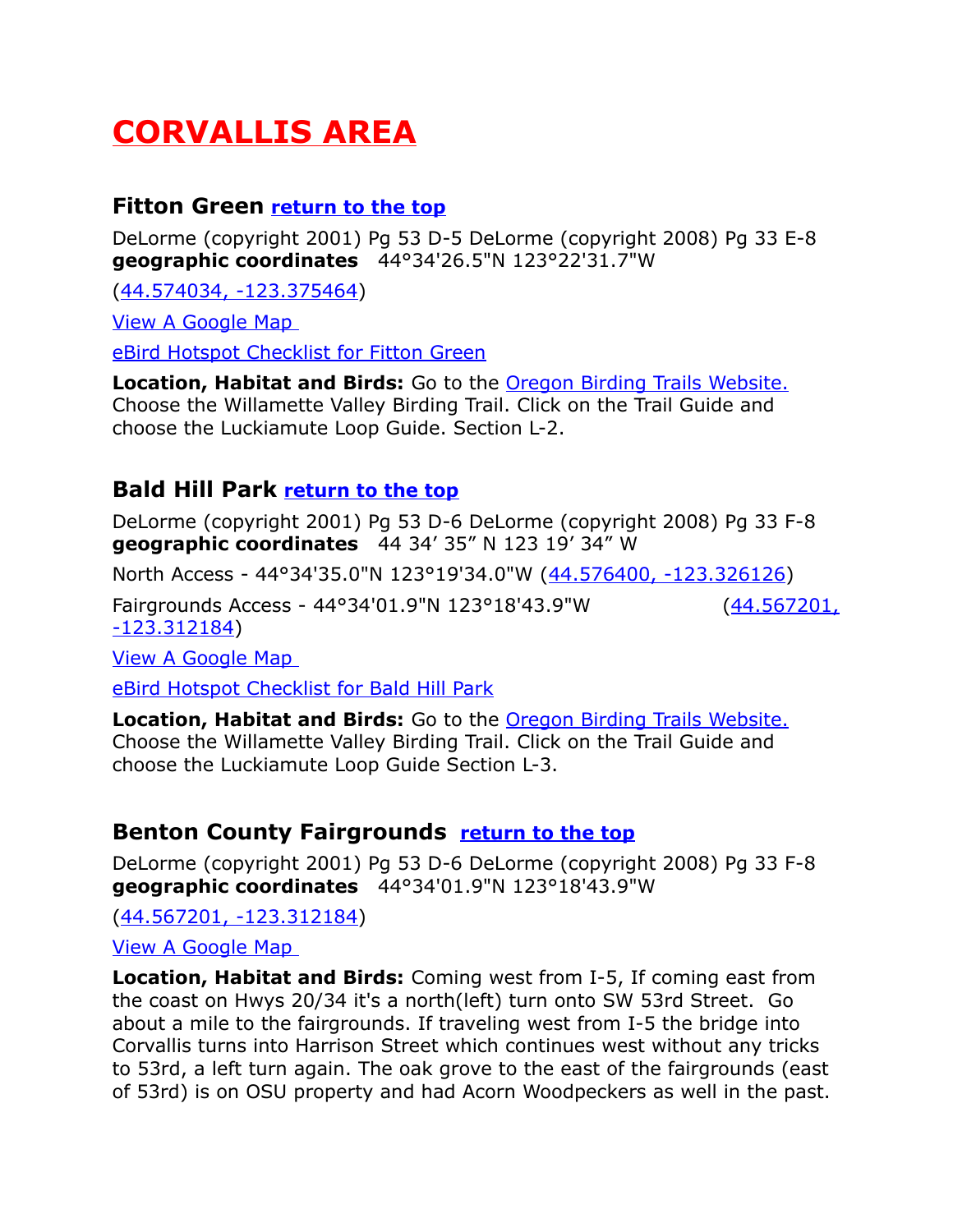For someone in Corvallis without unlimited access to auto transportation, an excellent bicycle path connects 35th St (the western edge of OSU) with the fairgrounds. If you have the time and no bicycle it's a fine walk through undeveloped landscape. Coming into Corvallis on 99W from the north take Walnut Blvd west for several miles. It eventually bends south and forms a crossroads with 53rd and Harrison. The main draw here is a reliable flock of ACORN WOODPECKERS that have been very reliable for many years. The oak grove is on the north side of the fairgrounds, north of the main arena and there's plenty of parking between the arena and the oak grove. You can usually get the woodpeckers right near this parking area. The west end of the oak grove is a public campground for RVer's called Benton Oaks and the turn-off to this campground is probably the best one to use. They can also be seen at the oak grove across 53rd and occasionally on telephone poles at the intersection of 53rd and Harrison, also flying across over to the oaks north of Harrison.

#### <span id="page-5-1"></span>**Corvallis Jackson-Frazier Wetlands [return to the top](#page-0-0)**

DeLorme (copyright 2001) Pg 53 D-7 DeLorme (copyright 2008) Pg 33 E-9 **geographic coordinates** 44°36'14.8"N 123°14'23.4"W

[\(44.60412, -123.23982\)](https://www.google.com/maps/place/44%C2%B036)

[View A Google Map](http://maps.google.com/maps/ms?hl=en&ie=UTF8&msa=0&ll=44.604157,-123.239822&spn=0.383765,1.055374&z=11&msid=108036481085398338899.00046d748da35c0ea8e53) 

[eBird Hotspot Checklist for Jackson-Frazier Wetlands](http://ebird.org/ebird/hotspot/L744337)

**Location, Habitat and Birds:** Go to the [Oregon Birding Trails Website.](http://www.oregonbirdingtrails.org/) Choose the Willamette Valley Birding Trail. Click on the Trail Guide and choose the Luckiamute Loop Guide. Section L-14.

#### <span id="page-5-0"></span>**Corvallis Sewage Ponds [return to the top](#page-0-0)**

DeLorme (copyright 2001) Pg 53 D-6 DeLorme (copyright 2008) Pg 33 E-9 **geographic coordinates** 44°34'36.5"N 123°15'16.6"W

[\(44.576791, -123.254605\)](https://www.google.com/maps/place/44%C2%B034)

#### [View A Google Map](http://maps.google.com/maps/ms?hl=en&ie=UTF8&msa=0&ll=44.604157,-123.239822&spn=0.383765,1.055374&z=11&msid=108036481085398338899.00046d748da35c0ea8e53)

**Location:**These directions are from Bill Tice's book "A Birders Guide to the Sewage Ponds of Oregon" (no longer in print). From the Junction of Rt 34 and 99W in the Center of Corvalis, go north on Rt 99W. In .5 miles turn Rt just as you are going up on the overpass. After turning right on this unmarked road, bear left immediately at the fork. Then go right at the T, and the ponds will be on the left. You can view the ponds from the road and access inside is not allowed.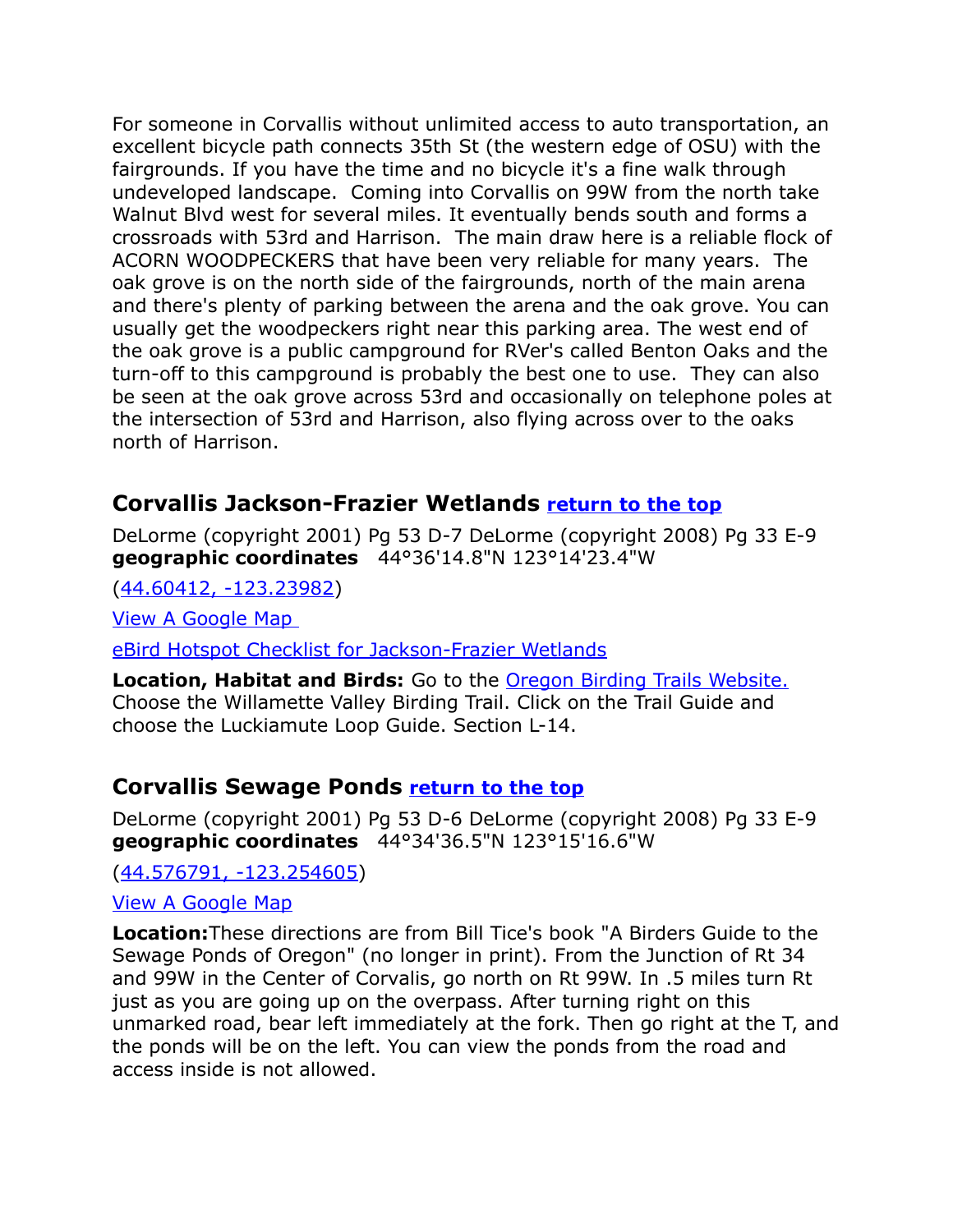**Habitat and Birds:** Lots of waterfowl here and Harris's Sparrow has been found in the area. Look for shorebirds, gulls, swallows, and quite a few passerines.

#### <span id="page-6-2"></span>**Mary's River Natural Area [return to the top](#page-0-0)**

DeLorme (copyright 2001) Pg 53 D-6 DeLorme (copyright 2008) Pg 33 F-9 **geographic coordinates** 44°32'33.2"N 123°17'01.3"W

[\(44.542552, -123.283690\)](https://www.google.com/maps/place/44%C2%B032)

[View A Google Map](http://maps.google.com/maps/ms?ie=UTF8&hl=en&msa=0&ll=44.468581,-123.3284&spn=0.385639,1.055374&z=11&msid=108036481085398338899.00046d6e57393b746a78a) 

[eBird Hotspot Checklist for Mary's River NA](http://ebird.org/ebird/hotspot/L1158042) (more eBird data is needed for this site)

**Location, Habitat and Birds:** Go to the [Oregon Birding Trails Website.](http://www.oregonbirdingtrails.org/) Choose the Willamette Valley Birding Trail. Click on the Trail Guide and choose the Alsea Falls Loop Guide. Section A-1.

#### <span id="page-6-1"></span>**Corvallis Willamette Park [return to the top](#page-0-0)**

DeLorme (copyright 2001) Pg 53 D-6 DeLorme (copyright 2008) Pg 33 F-9 **geographic coordinates** 44°33'04.6"N 123°15'08.1"W

[\(44.551285, -123.252259\)](https://www.google.com/maps/place/44%C2%B033)

[View A Google Map](http://maps.google.com/maps/ms?ie=UTF8&hl=en&msa=0&ll=44.468581,-123.3284&spn=0.385639,1.055374&z=11&msid=108036481085398338899.00046d6e57393b746a78a)

[eBird Hotspot Checklist for Corvallis Willamette Park](http://ebird.org/ebird/hotspot/L807150)

[Corvallis City Web Site](http://www.corvallisoregon.gov/)

**Location, Habitat and Birds:** Go to the [Oregon Birding Trails Website.](http://www.oregonbirdingtrails.org/) Choose the Willamette Valley Birding Trail. Click on the Trail Guide and choose the Alsea Falls Loop Guide. Section A-2

#### <span id="page-6-0"></span>**Philomath Sewage Ponds [return to the top](#page-0-0)**

DeLorme (copyright 2001) Pg 53 D-6 DeLorme (copyright 2008) Pg 33 F-8 **geographic coordinates** 44°31'02.0"N 123°20'15.9"W

[\(44.517237, -123.337757\)](https://www.google.com/maps/place/44%C2%B031)

[View A Google Map](http://maps.google.com/maps/ms?hl=en&ie=UTF8&msa=0&msid=108036481085398338899.00047966f2637ce617850&ll=44.515359,-123.352432&spn=0.16084,0.349846&z=12) 

[eBird Hotspot Checklist for Philomath Sewage Ponds](http://ebird.org/ebird/hotspot/L493044)

**Location:** In order to gain access to these ponds, you will need to check in at the Philomath Public Works Building. From Hwy 34 in central Philomath, go south on 15th Street for 0.3 miles. Turn left on Willow Lane and round the corner to the Public Works building. Check in at the office for permission.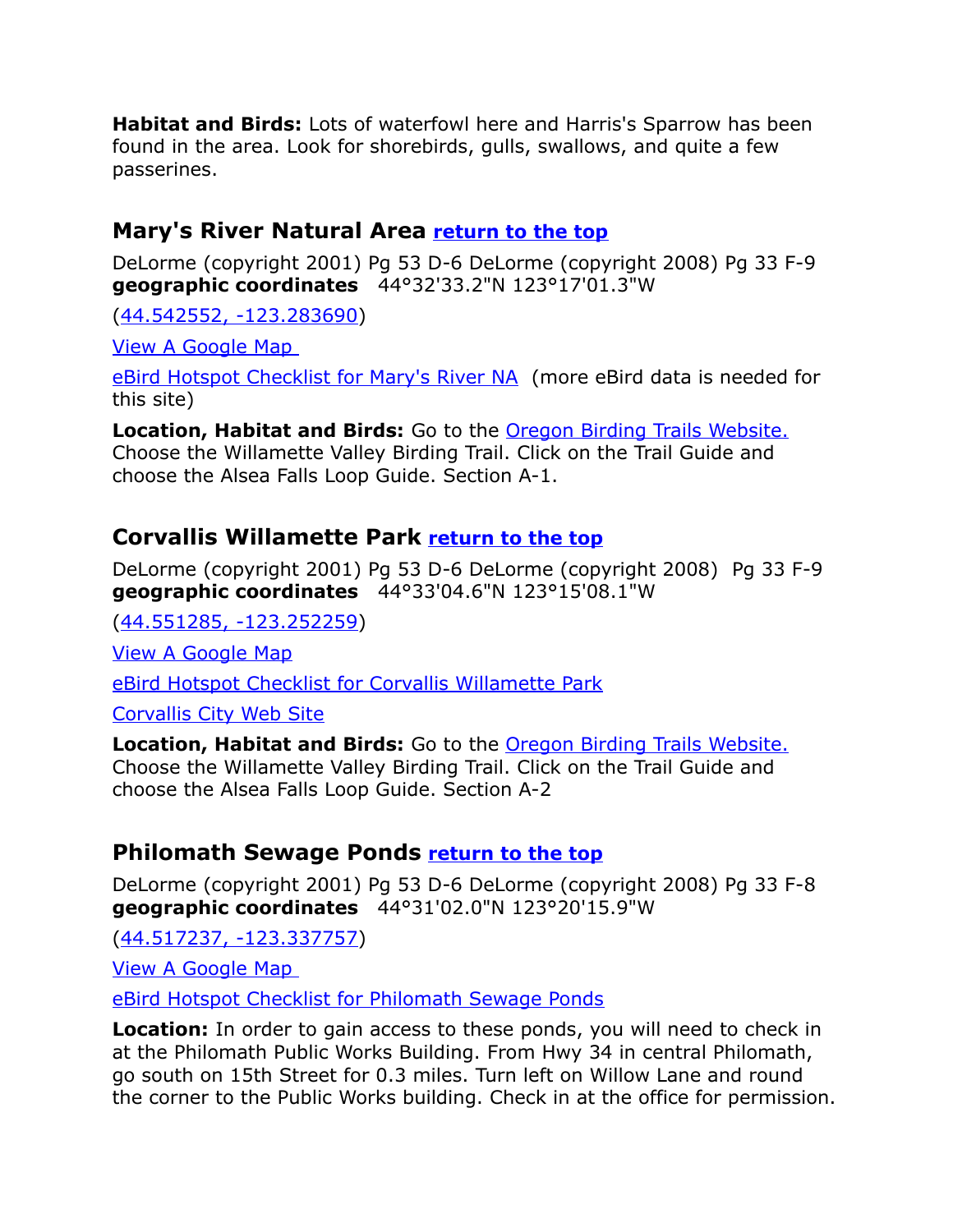To find the ponds from the Public Works Building, turn left (south) onto 15th St and travel 0.25 miles to a "T". At the "T", turn left onto Chapel. Stay on Chapel for 1.5 miles to a T at Bellfountain. Turn right (south) onto Bellfountain. Go south on Bellfountain for about 1 mile, crossing the Marys River in an S-curve, then heading south again. At this point the dikes of the ponds can be seen across the field to the right (west). Turn right off Bellfountain at a gate (often open) just before a row of tall trees intersects Bellfountain and follow those tall trees to the inner gate. (Thanks to Bill Tice and Jamie Simmons for these directions)

**Habitat and Birds:** Check the trees along the entrance road. Some good birds occasionally show up there. A partial list of birds seen at this site includes Greater White-fronted Goose, Cackling Goose, Wood Duck, Bluewinged Teal, Cinnamon Teal, Canvasback, Redhead, Greater Scaup, Barrow's Goldeneye, Surf Scoter, Hooded Merganser, Red-breasted Merganser, Horned Grebe, Eared Grebe, Peregrine Falcon, Greater Yellowlegs, Red-necked Phalarope, Red Phalarope, Bonaparte's Gull, Heerman's Gull, Leach's Storm-Petrel, Northern Rough-winged Swallow, Marsh Wren, Common Yellowthroat, Savannah Sparrow, Lesser Goldfinch, and Evening Grosbeak.

## <span id="page-7-2"></span>**Evergreen Mitigation Bank [return to the top](#page-0-0)**

DeLorme (copyright 2001) Pg 53 D-6 DeLorme (copyright 2008) Pg 33 F-8 **geographic coordinates** 44°30'08.8"N 123°20'16.0"W

[\(44.502456, -123.337768\)](https://www.google.com/maps/place/44%C2%B030)

[View A Google Map](http://maps.google.com/maps/ms?ie=UTF8&hl=en&msa=0&ll=44.468581,-123.3284&spn=0.385639,1.055374&z=11&msid=108036481085398338899.00046d6e57393b746a78a) 

[eBird Hotspot Checklist for Evergreen Mitigation Wetlands](http://ebird.org/ebird/hotspot/L493040)

**Location, Habitat and Birds:** Go to the [Oregon Birding Trails Website.](http://www.oregonbirdingtrails.org/) Choose the Willamette Valley Birding Trail. Click on the Trail Guide and choose the Alsea Falls Loop Guide. Section A-10.

# <span id="page-7-1"></span>**WEST COUNTY**

#### <span id="page-7-0"></span>**Mary's River-Blodgett Area [return to the top](#page-0-0)**

DeLorme (copyright 2001) Pg 52 D-4 DeLorme (copyright 2008) Pg 52 D-4 **geographic coordinates** 44°35'59.9"N 123°33'07.3"W [\(44.599964, -123.552040\)](https://www.google.com/maps/place/44%C2%B035)

[View A Google Map](http://maps.google.com/maps/ms?hl=en&ie=UTF8&msa=0&ll=44.604157,-123.239822&spn=0.383765,1.055374&z=11&msid=108036481085398338899.00046d748da35c0ea8e53) 

**Location, Habitat and Birds:** For birders taking the Newport-Corvallis route on U.S. Highway 20 there is a short side trip in Benton County which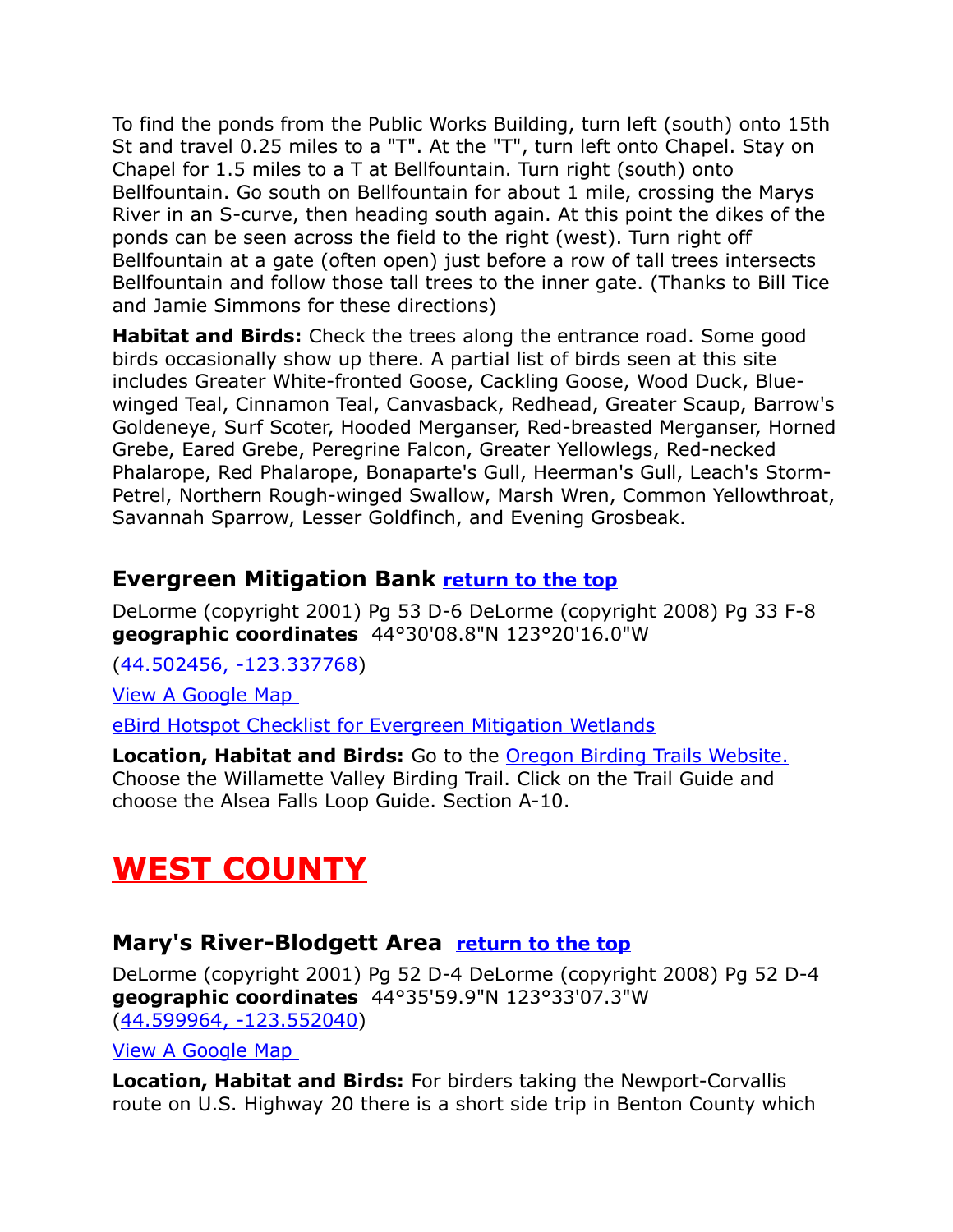has excellent birding potential. From the west, one can begin the route by turning right off U.S. 20 at milepost 36.7 onto Old Blodgett Road. the first 0.5 miles the road passes a wet field bordered by a thick hedgerow. Common Yellowthroat and Red-winged Blackbird are regular here. At 0.3 miles there is a large barn on the right which hosts a colony of Cliff Swallows. At the half mile mark the road begins to climb through a mixed conifer/deciduous forest. Follow this road 2.1 miles. Then take a right on Harris Road. At this junction there is good habitat for Hammond's Flycatcher. Evening Grosbeak, Purple Finch and Dark-eyed Junco have been recorded, and just a little to the east on Old Blodgett Road, White-breasted Nuthatch has been found in pines.

As you follow Harris Road south and east, for the next four miles it passes through a variety of conifer and mixed forest. as well as several clear cuts and young regenerating forests. This is a very birdy stretch of road, and it is likely that all the breeding species native to the Coast Range can be found along it. One of the most birdy spots is at the two mile mark, where the road crosses Mary's River.

At 4.1 miles you begin to break out of the forest into an area of small fields bordered by woods. For the next mile, watch and listen for Wild Turkey, which is regular in the area. At the 5 mile mark, the road runs parallel for a time with Mary's River. At 5.4 miles there is a good stretch of riparian habitat near Harris Bridge. From here on the habitat is a bit more like that found in the Willamette Valley, with some fields and a mix of primarily deciduous trees, with a lot of ash trees and some oaks.

At 7.8 miles the road passes under Highway 20. At 7.9 miles turn left on Wren Road. at 8.0 miles turn left again. Go 0.1 miles to Oregon Highway 223. Turn left again, and in 0.2 miles you will complete the route with a return to U.S. 20.

Birders wishing to approach the route from the east should turn north off U.S, 20 one half mile west of MP 46 onto Oregon Highway 223.

#### <span id="page-8-0"></span>**Starker Forestry Tour [return to the top](#page-0-0)**

DeLorme (copyright 2001) Pg 52 D-4 DeLorme (copyright 2008) Pg 33 F-6 **geographic coordinates** 44°34'17.4"N 123°31'52.1"W

[\(44.571510, -123.531154\)](https://www.google.com/maps/place/44%C2%B034)

[View A Google Map](http://maps.google.com/maps/ms?hl=en&ie=UTF8&msa=0&ll=44.604157,-123.239822&spn=0.383765,1.055374&z=11&msid=108036481085398338899.00046d748da35c0ea8e53) 

**Location, Habitat and Birds:** Go to the [Oregon Birding Trails Website.](http://www.oregonbirdingtrails.org/) Choose the Willamette Valley Birding Trail. Click on the Trail Guide and choose the Luckiamute Loop Guide. Section L4.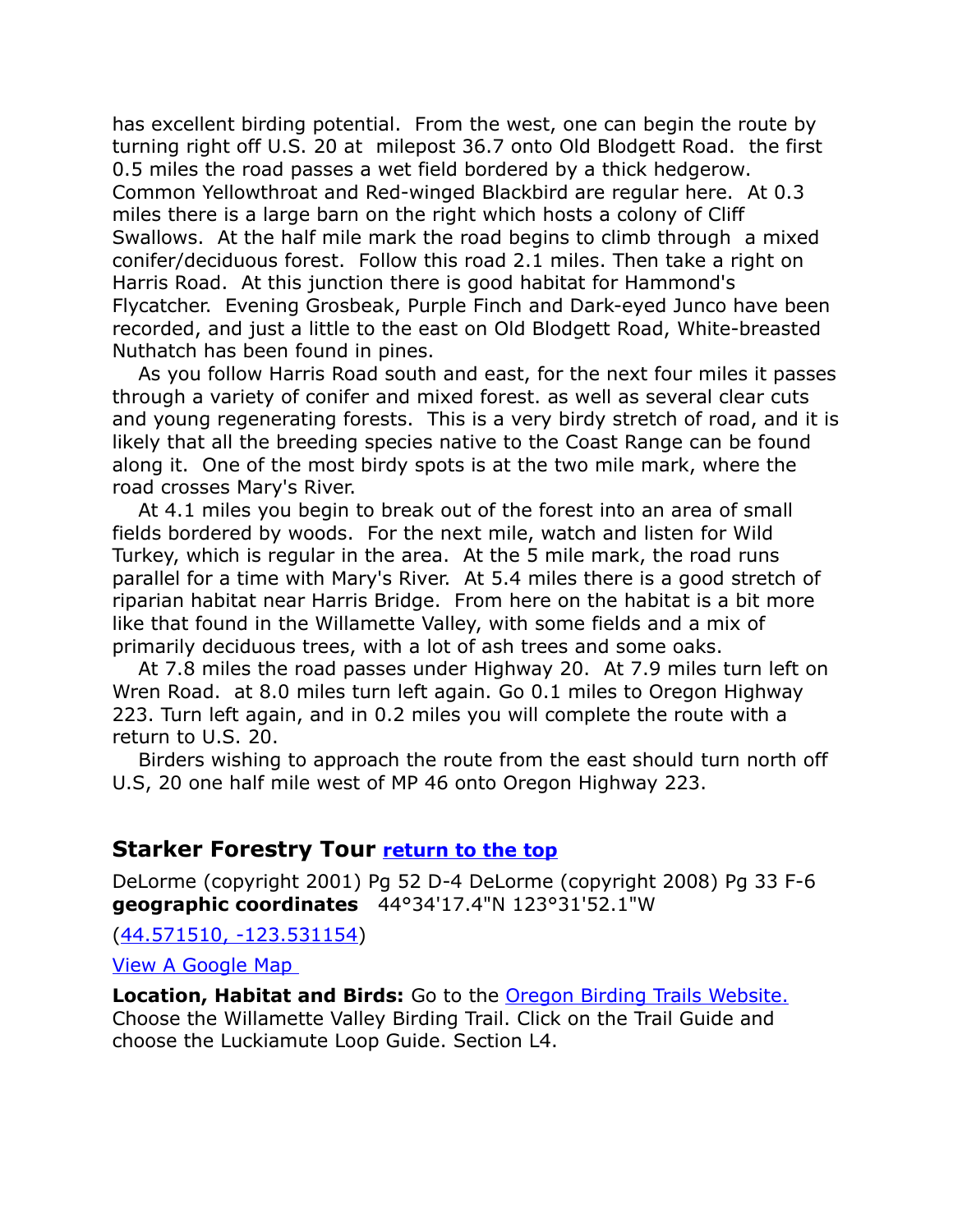#### <span id="page-9-0"></span>**Mary's Peak Recreational Area [return to the top](#page-0-0)**

DeLorme (copyright 2001) Pg 52 C-4 DeLorme (copyright 2008) Pg 33 F-6 **geographic coordinates** 44°30'16.5"N 123°33'09.5"W

[\(44.504593, -123.552647\)](https://www.google.com/maps/place/44%C2%B030)

[View A Google Map](http://maps.google.com/maps/ms?ie=UTF8&hl=en&msa=0&ll=44.509728,-123.502121&spn=0.321711,0.699692&z=11&msid=108036481085398338899.00047e01ee4e7298a3f89)

[eBird Hotspot Checklist for Mary's Peak](http://ebird.org/ebird/hotspot/L447448)

**Location, Habitat and Birds:** Go to the [Oregon Birding Trails Website.](http://www.oregonbirdingtrails.org/) Choose the Willamette Valley Birding Trail. Click on the Trail Guide and choose the Alsea Falls Loop Guide. Section A-9.

## <span id="page-9-3"></span>**SOUTH COUNTY**

#### <span id="page-9-2"></span>**Salmonberry County Park [return to the top](#page-0-0)**

DeLorme (copyright 2001) Pg 46 B-3 DeLorme (copyright 2008) Pg 38 B-5 **geographic coordinates** 44°20'32.5"N 123°41'08.8"W

[\(44.34235, -123.68579\)](https://www.google.com/maps/place/44%C2%B020)

[View A Google Map](http://maps.google.com/maps/ms?ie=UTF8&hl=en&msa=0&msid=108036481085398338899.00046d6f3012a4a59bdae&ll=44.408278,-123.344193&spn=0.780908,2.113495&z=10) 

[Salmonberry Website](https://www.co.benton.or.us/parks/page/salmonberry-campground)

**Location, Habitat and Birds:** Go to the [Oregon Birding Trails Website.](http://www.oregonbirdingtrails.org/) Choose the Willamette Valley Birding Trail. Click on the Trail Guide and choose the Alsea Falls Loop Guide. Section A-7.

#### **Clemens County Park [return to the top](#page-0-0)**

DeLorme (copyright 2001) Pg 46 A-4 DeLorme (copyright 2008) Pg 39 A-6 **geographic coordinates** 44°24'23.1"N 123°33'59.0"W

[\(44.406420, -123.566398\)](https://www.google.com/maps/place/44%C2%B024)

[View A Google Map](http://maps.google.com/maps/ms?ie=UTF8&hl=en&msa=0&msid=108036481085398338899.00046d6f3012a4a59bdae&ll=44.408278,-123.344193&spn=0.780908,2.113495&z=10) 

**Location, Habitat and Birds:** Go to the [Oregon Birding Trails Website.](http://www.oregonbirdingtrails.org/) Choose the Willamette Valley Birding Trail. Click on the Trail Guide and choose the Alsea Falls Loop Guide. Section A-8.

#### <span id="page-9-1"></span>**Alsea Falls [return to the top](#page-0-0)**

DeLorme (copyright 2001) Pg 46 B-4 DeLorme (copyright 2008) Pg 39 B-6 **geographic coordinates** 44°19'32.1"N 123°29'26.3"W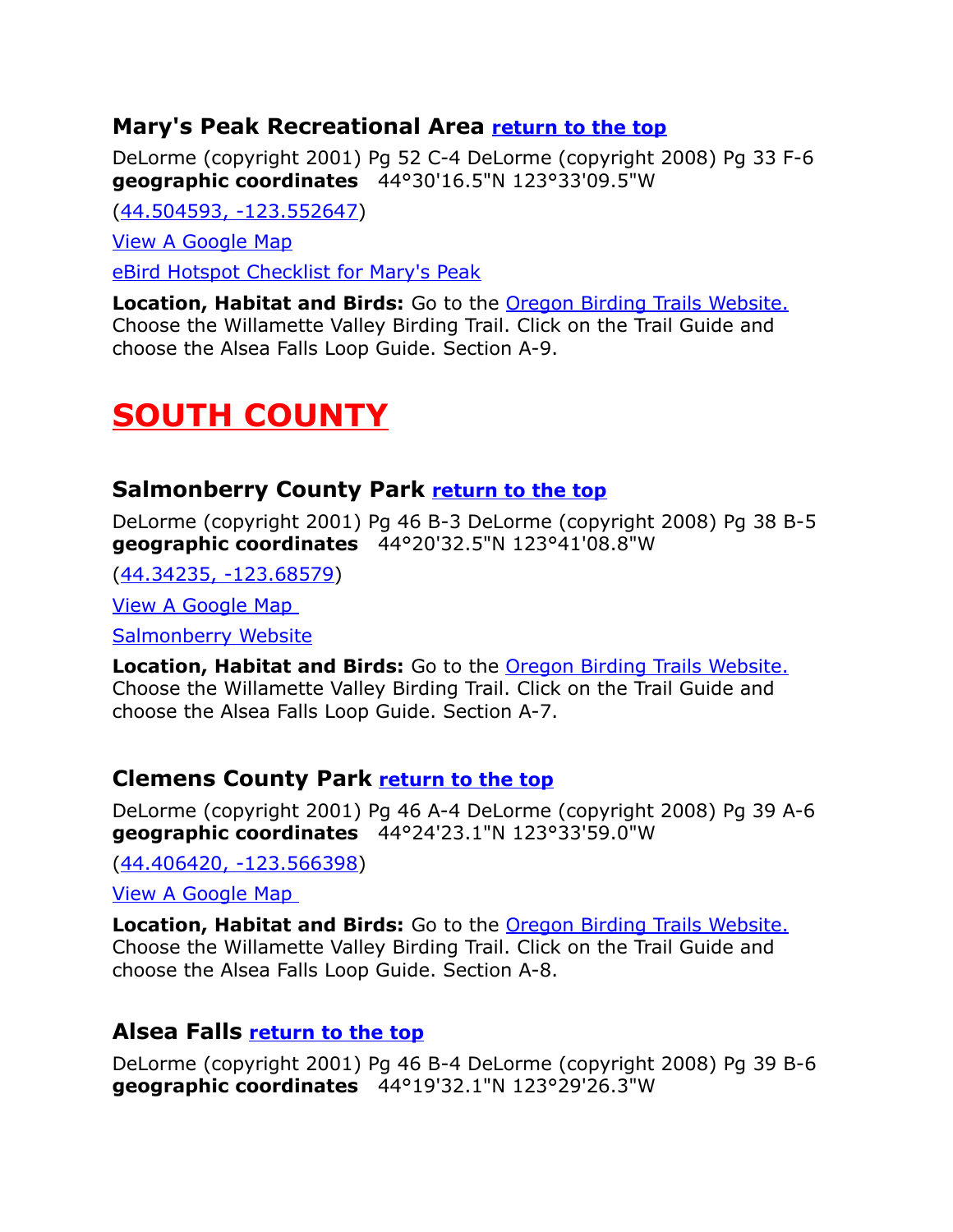[\(44.325591, -123.490650\)](https://www.google.com/maps/place/44%C2%B019) [View A Google Map](http://maps.google.com/maps/ms?ie=UTF8&hl=en&msa=0&msid=108036481085398338899.00046d6f3012a4a59bdae&ll=44.408278,-123.344193&spn=0.780908,2.113495&z=10) 

[Planet Oregon Link Alsea Falls](http://www.planetoregon.com/alsea_falls.html)

**Location, Habitat and Birds:** Go to the [Oregon Birding Trails Website.](http://www.oregonbirdingtrails.org/) Choose the Willamette Valley Birding Trail. Click on the Trail Guide and choose the Alsea Falls Loop Guide. Section A-6.

#### <span id="page-10-2"></span>**Tyee Winery [return to the top](#page-0-0)**

DeLorme (copyright 2001) Pg 47 A-6 DeLorme (copyright 2008) Pg 39 A-8 **geographic coordinates** 44°27'30.0"N 123°19'23.2"W

[\(44.458345, -123.323123\)](https://www.google.com/maps/place/44%C2%B027)

[View A Google Map](http://maps.google.com/maps/ms?ie=UTF8&hl=en&msa=0&ll=44.468581,-123.3284&spn=0.385639,1.055374&z=11&msid=108036481085398338899.00046d6e57393b746a78a) 

[Tyee Winery Website](http://www.tyeewine.com/) 

**Location, Habitat and Birds:** Go to the [Oregon Birding Trails Website.](http://www.oregonbirdingtrails.org/) Choose the Willamette Valley Birding Trail. Click on the Trail Guide and choose the Alsea Falls Loop Guide. Section A-3.

#### <span id="page-10-1"></span>**William Finley NWR (Finley Rd. Access) [return to the top](#page-0-0)**

DeLorme (copyright 2001) Pg 47 A-6 DeLorme (copyright 2008) Pg 39 A-9 **geographic coordinates** 44°25'43.9"N 123°16'41.3"W

[\(44.42887, -123.27814\)](https://www.google.com/maps/place/44%C2%B025)

[View A Google Map](http://maps.google.com/maps/ms?ie=UTF8&hl=en&msa=0&ll=44.468581,-123.3284&spn=0.385639,1.055374&z=11&msid=108036481085398338899.00046d6e57393b746a78a) 

[eBird Hotspot Checklist for William Finley NWR](http://ebird.org/ebird/hotspot/L159617)

[Finley National Wildlife Refuge Website](http://www.fws.gov/willamettevalley/finley/)

[Finley Trails](http://www.virtualtourist.com/travel/North_America/United_States_of_America/Oregon/William_Finley_National_Wildlife_Refuge-853713/TravelGuide-William_Finley_National_Wildlife_Refuge.html)

[Homer Campbell Trail](http://www.audubon.corvallis.or.us/homer.shtml)

**Location, Habitat and Birds:** Go to the [Oregon Birding Trails Website.](http://www.oregonbirdingtrails.org/) Choose the Willamette Valley Birding Trail. Click on the Trail Guide and choose the Alsea Falls Loop Guide. Section A-4.

## <span id="page-10-0"></span>**William Finley NWR (Bruce Rd. Access) [return to the top](#page-0-0)**

DeLorme (copyright 2001) Pg 47 A-6 DeLorme (copyright 2008) Pg 39 B-8 **geographic coordinates** 44°23'22.6"N 123°18'18.3"W

[\(44.389609, -123.305082\)](https://www.google.com/maps/place/44%C2%B023)

[View A Google Map](http://maps.google.com/maps/ms?ie=UTF8&hl=en&msa=0&ll=44.468581,-123.3284&spn=0.385639,1.055374&z=11&msid=108036481085398338899.00046d6e57393b746a78a)